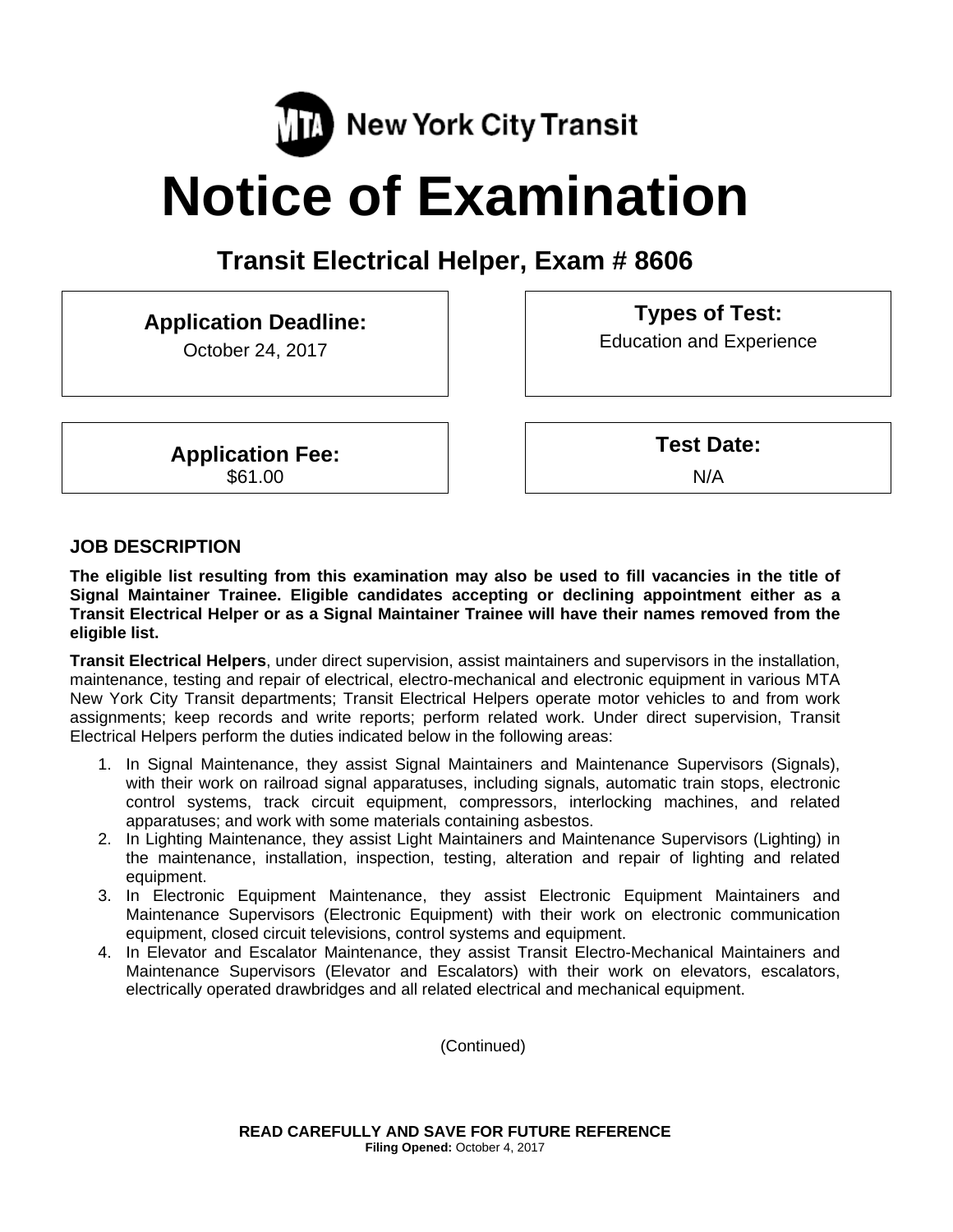## **JOB DESCRIPTION (continued)**

- 5. In Ventilation and Drainage Maintenance, they assist Transit Electro-Mechanical Maintainers and Maintenance Supervisors (Ventilation and Drainage) in the maintenance and repair of ventilation and drainage systems, including fans, blowers, compressors, pumps, sewage ejectors and related equipment.
- 6. In Power Distribution (Third Rail) Maintenance, they assist Power Distribution Maintainers and Maintenance Supervisors (Power Distribution) with their work on contract rail power distribution systems, including positive and negative cables, rail connections, circuit breakers and related equipment.
- 7. In Electrical Power Maintenance, they assist Power Maintainers Group B, Power Cable Maintainers and Maintenance Supervisors (Electrical Power) in the maintenance and repair of mercury arc and silicon rectifiers, rotary converters, high tension switch gear, automatic relay panels and circuits, power, telephone and fiber optics cables, and auxiliary equipment and accessories; and work with materials containing asbestos, mercury and lead.
- 8. In Telephone Maintenance, they assist Telephone Maintainers and Maintenance Supervisors (Telephone) with their work on telephones, intercom systems, emergency alarms, fire alarms, cables, electronic and other communications systems and materials containing asbestos.

**Signal Maintainer Trainees**, under close supervision, receive a course of training both in the classroom and on the job, leading to qualification and competency as a Signal Maintainer in the installation, maintenance and repair of electrical and electronic equipment in the Maintenance of Way Division of the Department of Subways of MTA New York City Transit.

Some of the environmental conditions experienced and physical activities performed by Transit Electrical Helpers and Signal Maintainer Trainees are: climbing and descending ladders and stair ways; walking on and between catwalks and roadbeds; hearing audible signals such as alarms bells, train whistles and horns; working in confined areas; lifting and carrying heavy material and equipment; observing colored light signals in tunnels, on elevated tracks, and on open-cut road beds; differentiating color-coded wires, and working outdoors in all weather conditions.

**Transit Electrical Helpers** in Electrical Power Maintenance may work in the presence of infectious and biological waste.

**Special Working Conditions:** Transit Electrical Helpers and Signal Maintainer Trainees may be required to work various shifts including nights, Saturdays, Sundays and holidays.

(This brief description does not include all of the duties of this position.)

## **SALARY AND BENEFITS**

- 1. The current minimum salary for Transit Electrical Helpers working in Electrical Power Maintenance is \$21.42 per hour for a 40-hour week increasing to \$30.60 in the sixth year of service.
- 2. The current minimum salary for Transit Electrical Helpers working in other subdivisions is \$20.94 per hour for a 40-hour week increasing to \$29.91 in the sixth year of service.
- 3. The current minimum salary for Signal Maintainer Trainee is \$22.13 per hour for a 40-hour week increasing to \$23.71 per hour in the second year of service. Upon advancement to the title of Signal Maintainer, the salary is expected to increase to \$30.28 per hour for a 40-hour week (based on the current minimum salary).

These rates are subject to change. The benefits of these positions include, but are not limited to, night and weekend differentials, paid holidays, vacation and sick leave, a comprehensive medical plan and a pension plan.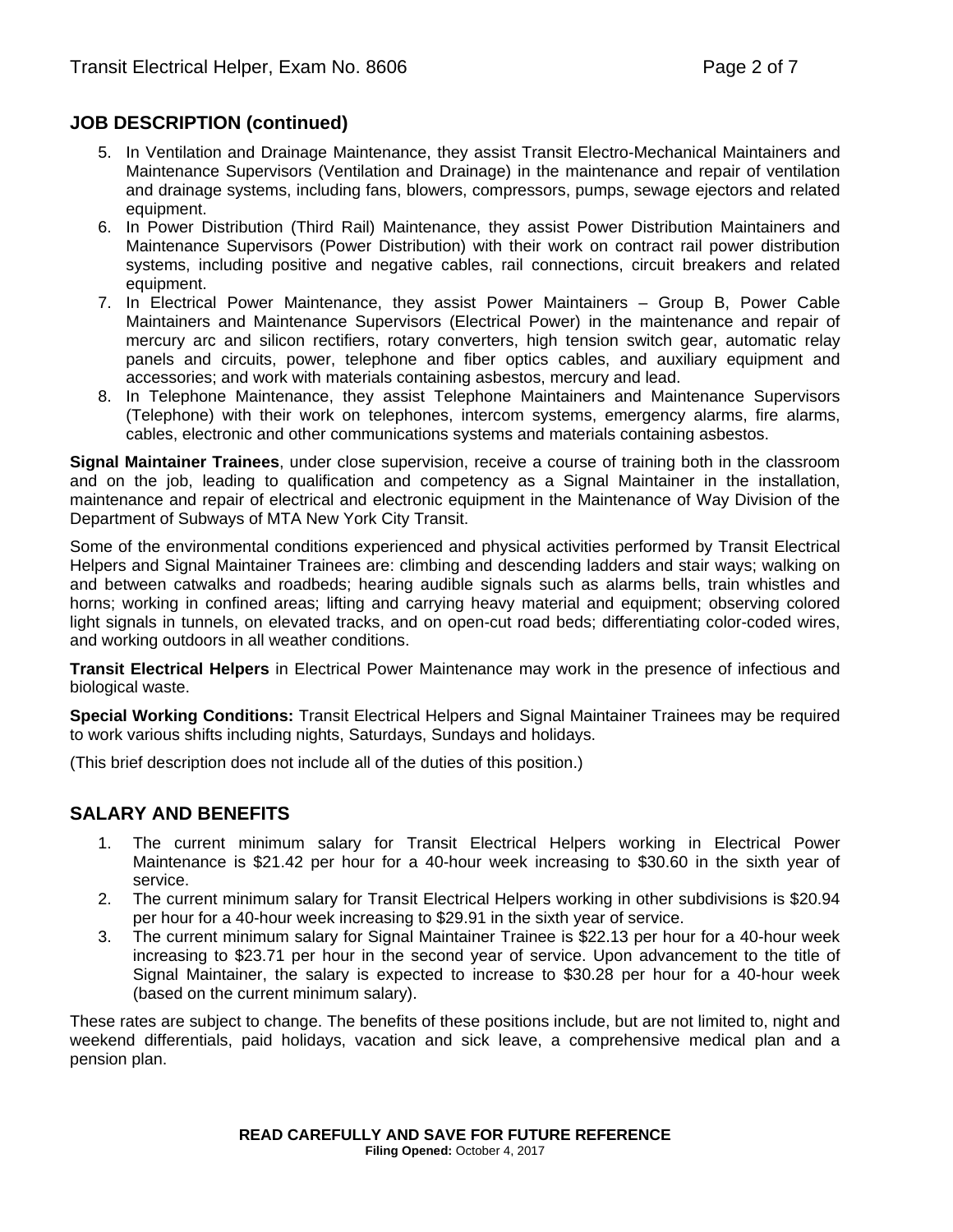## **HOW TO QUALIFY**

**Experience Requirements** must be met by **the last day of the Application Period. Education Requirements** must be met by **December 31, 2017.** 

- 1. Four years of full-time satisfactory experience as a helper in the electrical, electronic, or electromechanical fields in the maintenance, repair, testing, construction or installation of electrical equipment; or
- 2. Graduation from a trade school or technical school, with a major course of study in electrical, electronic, or electro-mechanical technology, or a closely related field, totaling 600 hours, or
- 3. Graduation from a vocational high school with a major course of study in electrical, electronic, or electro-mechanical technology, or a closely related field; or
- 4. An Associate degree or higher degree in electrical, electronic, or electro-mechanical technology or a closely related field from an accredited college or university; or
- 5. A four-year high school diploma or its equivalent; plus three years of full-time satisfactory experience as described in "1" above.

High school or trade or technical school education must be approved by a State's Department of Education or a recognized accrediting organization. College education must be from an accredited college or university, accredited by regional, national, professional or specialized agencies recognized as accrediting bodies by the U.S. Secretary of Education, and by the Council for Higher Education Accreditation (CHEA).

You are responsible for determining whether you meet the qualification requirements for this examination prior to submitting your application. If you are marked "Not Qualified," your application fee will **not** be refunded and you will **not** receive a score.

## **REQUIREMENTS TO BE APPOINTED**

**Driver License Requirement**: At the time of appointment, you must have a Motor Vehicle Driver License valid in the state of New York with no disqualifying restrictions that would preclude the performance of the duties of either title. If you have serious moving violations, license suspension or an accident record you may be disqualified. This license must be maintained for the duration of your employment in either title.

**Drug Screening Requirement:** You must pass a drug screening in order to be appointed and if appointed, you will be subject to random drug and alcohol tests for the duration of your employment. Additionally, if you have tested positive on a drug or alcohol test or had a refusal to test during preemployment or while employed by a Federal DOT-regulated employer during the applicable period, you must have completed the Substance Abuse Professional (SAP) process required by federal law in order to be appointed to this safety-sensitive position.

**Medical Requirement:** Medical guidelines have been established for the position for Transit Electrical Helper in the Lighting, Power and Signal departments. You will be examined to determine whether you can perform the essential functions of the position of Transit Electrical Helper. Where appropriate, a reasonable accommodation will be provided for a person with a disability to enable him or her to take the examination, and/or perform the essential functions of the job.

**Residency:** New York City residency is not required for these positions.

**English Requirement:** You must be able to understand and be understood in English.

**Proof of Identity:** Under the Immigration Reform Act of 1986, you must be able to prove your identity and your right to obtain employment in the United States prior to employment with MTA New York City Transit.

(Continued)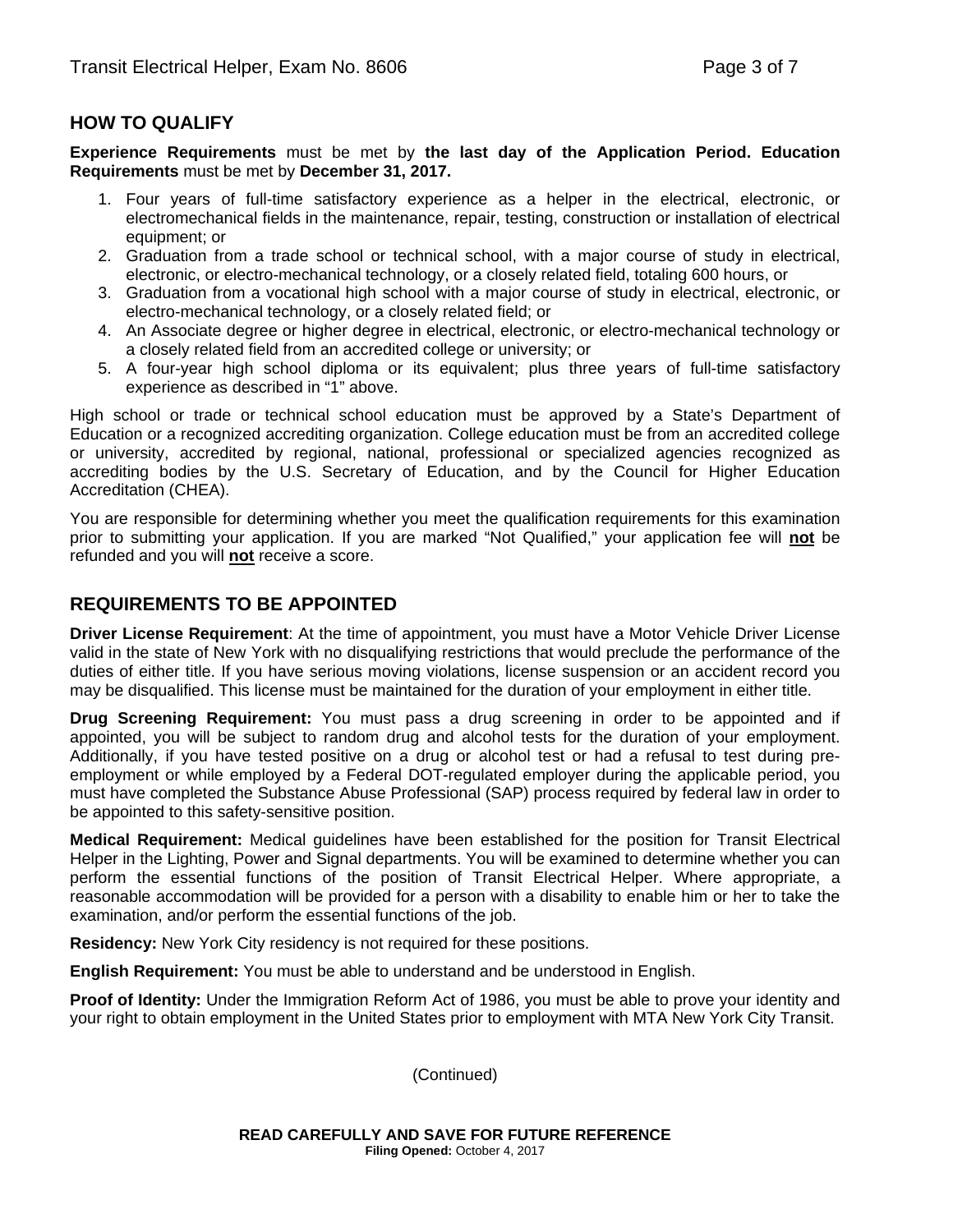## **REQUIREMENTS TO BE APPOINTED (continued)**

**Safety Proficiency Assessment:** If you pass the education and experience test, you will be scheduled to take the qualifying safety proficiency assessment as vacancies occur. However, based on the projected number of vacancies, it is possible that not all candidates who pass the education and experience test will be scheduled for the qualifying safety proficiency assessment. A score of 70% is required to pass the qualifying safety proficiency assessment. In the qualifying safety proficiency assessment you will be required to demonstrate the following abilities:

**Oral Comprehension –** The ability to understand spoken English words and sentences.

**Oral Expression –** The ability to use English words or sentences in speaking so others will understand.

## **HOW TO OBTAIN AN APPLICATION**

During the application period, you may obtain an *Application* for this examination online at http://www.mta.info/nyct/hr/appexam.htm or in person at the MTA New York City Transit Exam Information Center as indicated below.

**MTA New York City Transit Exam Information Center:** Open Monday through Friday, from 9 AM to 3PM, in the lobby of 180 Livingston Street, Brooklyn, New York. Directions: take the A, C, F, or R trains to the Jay Street-Metro Tech Station, or the 2 or 3 trains to the Hoyt Street Station.

## **REQUIRED FORMS**

- 1. **Application:** Make sure that you follow all instructions included with your *Application*, including payment of fee. Read the Affirmation Statement and certify that you will comply with it. Save a copy of the instructions for future reference.
- 2. **Education and Experience Test Paper:** Write your social security number in the box at the top of each page, and the examination title and number in the box provide. This form must be filled out completely and in detail for you to receive your proper rating. Keep a copy of your completed *Education and Experience Test Paper* for your records.
- 3. **Foreign Education Fact Sheet (Required only if you need credit for your foreign education to meet the education and experience requirements):** If you were educated outside the United States, you must have your foreign education evaluated to determine its equivalence to education obtained in the United States. The services that are approved to make this evaluation, as well as instructions on how to submit this evaluation are listed on the *Foreign Education Fact Sheet*  included with your application packet. When you contact the evaluation service, ask for a "document-by-document" (general) evaluation of your foreign education.

## **HOW TO SUBMIT THE APPLICATION AND PAY THE APPLICATION FEE**

If you believe you meet the requirements in the "How to Qualify" section, **you must apply by mail**. MTA New York City Transit will **not** accept applications in person**.** 

#### **Applications by Mail must**:

- 1. Include all the required forms, as indicated in the "Required Forms" section above.
- 2. Be postmarked by the last day of the application period.
- 3. Be mailed to the address in the "Correspondence Section" of this notice.
- 4. Include the appropriate fee in the form of a money order

#### **The Money Order (Postal Money Order Preferred) must:**

- 1. Be made payable to MTA New York City Transit.
- 2. Be valid for one year.
- 3. Have the following information written on it: your name, home address, the last four digits of your social security number, and the exam title and exam number.

(Continued)

## **READ CAREFULLY AND SAVE FOR FUTURE REFERENCE**

**Filing Opened:** October 4, 2017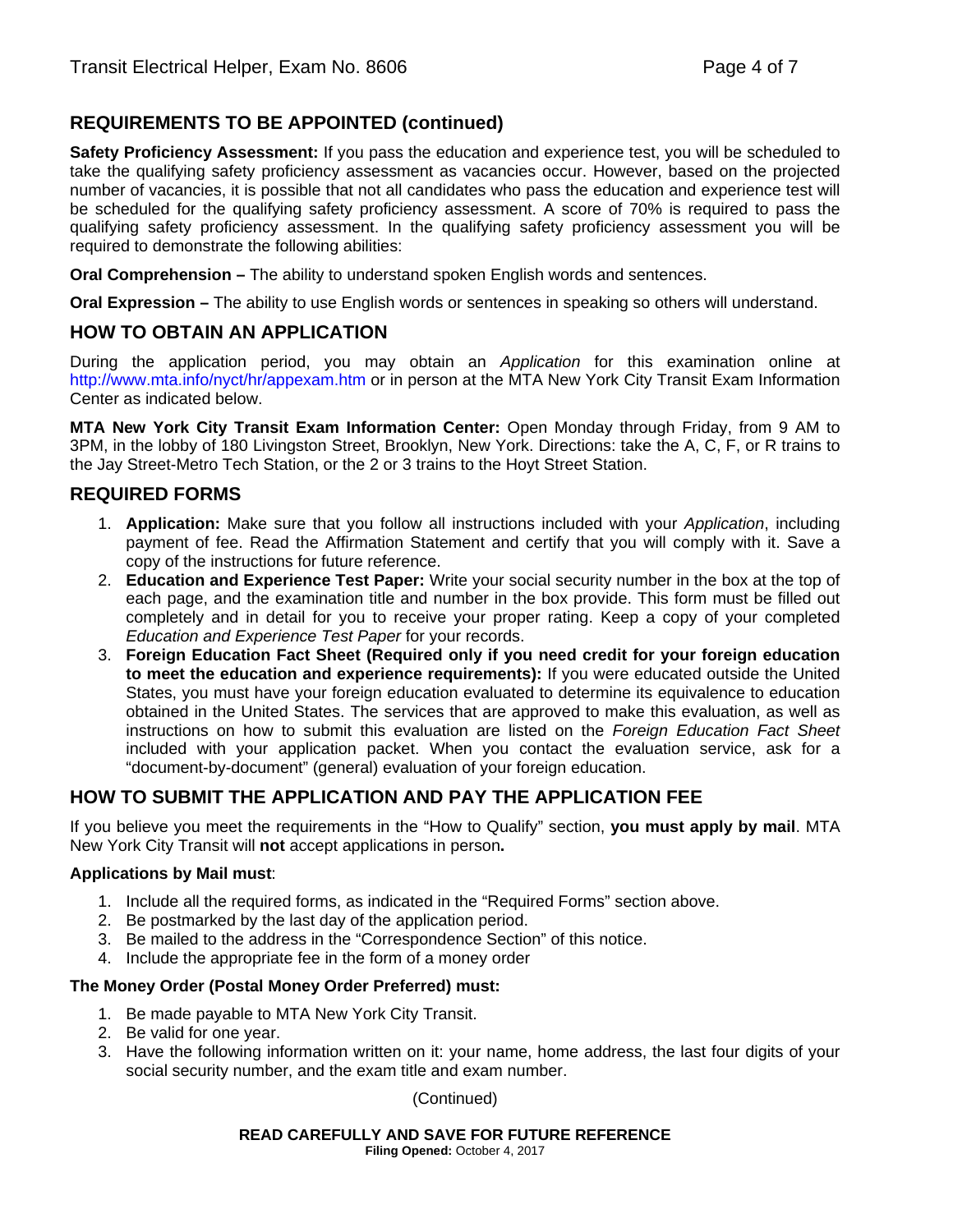## **HOW TO SUBMIT THE APPLICATION AND PAY THE APPLICATION FEE (continued)**

Cash and personal checks will **not** be accepted**.** Save your money order receipt for future reference and proof of filing an *Application*.

**Application Fee:** This fee is generally not refundable. Under special circumstances, you may be entitled to a refund. You should refer to the Department of Citywide Administrative Services (DCAS) Exam Regulations to determine if you are entitled to a refund prior to requesting a refund. You can refer to the bottom of the last page of this Notice of Exam for instructions on how to obtain a copy of the DCAS Exam Regulations.

## **HOW TO SUBMIT AN APPLICATION WHEN REQUESTING A FEE WAIVER**

Applicants who wish to request a Fee Waiver must obtain an *Application* in person at the MTA New York City Transit Exam Information Center (as indicated above) and must submit the *Application* and required forms by mail **by the last day of the application period.**

MTA New York City Transit will not accept applications in person. Additional information on requesting an application fee waiver is available with the *Application*.

## **THE TEST**

**Your score will be determined by a competitive education and experience test.** You will receive a score of 70 points for meeting the minimum experience and education requirements listed in the "How to Qualify" section above.

After you meet the minimum experience and education requirements listed in the "How to Qualify" section above, you will receive additional credit for additional years of experience beyond the minimum required experience, up to a maximum of 100 points, on the following basis:

- 1. 10 points (for a total score of 80) for at least one but less than two years of additional full-time satisfactory experience as a helper in the electrical, electronic, or electromechanical fields in the maintenance, repair, testing, construction or installation of electrical equipment; or
- 2. 20 points (for total score of 90) for at least two but less than three years of additional full-time satisfactory experience as a helper in the electrical, electronic, or electro-mechanical fields in the maintenance, repair, testing, construction or installation of electrical equipment; or
- 3. 30 points (for a total score of 100) for three or more years of additional full-time satisfactory experience as a helper in the electrical, electronic, or electro-mechanical fields in the maintenance, repair, testing, construction or installation of electrical equipment.

Experience must be obtained by the **last day of the application period.** You will receive a maximum of one year of experience credit for each year you worked. If you have any of the above experience on a part-time basis, it will be credited according to the equivalent percent of full-time experience. **Experience used to meet the minimum requirements cannot be used to gain additional credits.** 

Veterans' or Disabled Veterans' Credit will be granted only to eligible passing candidates who request that such credit be applied. Veterans' or Disabled Veterans' Credit should be requested at the time of application, but **must** be requested before the date the eligible list is established. Claims for Veterans' or Disabled Veterans' Credit cannot be made once the eligible list is established.

## **THE TEST RESULTS**

If you pass the competitive education and experience test, your name will be placed in final score order on an eligible list and you will be given a list number. You will be notified by mail of your results. If you meet all the requirements and conditions, you will be considered for appointment when your name is reached on the eligible list. If you are marked **"Not Qualified"**, you will receive a *Not Qualified Letter*.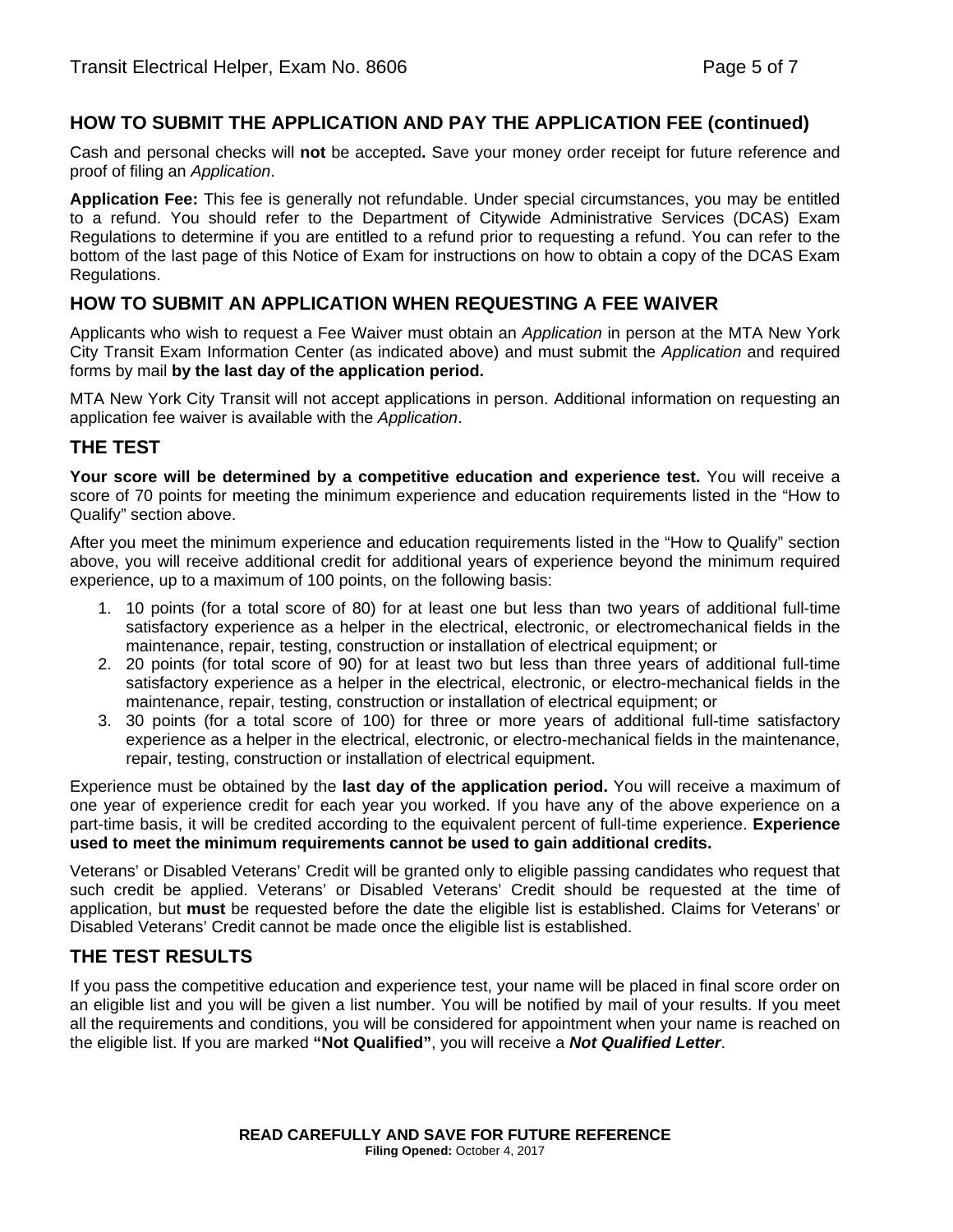## **ADDITIONAL INFORMATION**

**Probationary Period:** The probationary period for **Transit Electrical Helper** is one year.

**Signal Maintainer Trainee Appointment Conditions:** Signal Maintainer Trainee is a trainee class of positions subject to Rule 5.8.1 of Personnel Rules and Regulations of the City of New York, with a probationary period of 12 months; however, the Trainee service and corresponding probationary period may be extended to a maximum of 18 months. Upon satisfactory completion of the Trainee service and corresponding probationary period, permanent employees in this class of positions will advance, without further examination, to the title of Signal Maintainer.

**Selective Certification for Commercial Driver License (CDL):** You may be considered for appointment to positions requiring a Commercial Driver License through a process called Selective Certification. If you qualify for Selective Certification, you may be given preferred consideration for such positions in Electrical Power Maintenance.

To qualify for Selective Certification, you will be required to possess at the time of appointment either:

- 1. A Class B Commercial Driver License valid in the State of New York with endorsement for hazardous materials and no disqualifying restrictions; or
- 2. A Motor Vehicle Driver License valid in the State of New York and Learner's Permit for a Class B Commercial Driver License valid in the State of New York.

All applicants for this Selective Certification must provide proof of residence in the state for which the license and/or permit is issued.

If you qualify under #2 above, you will be appointed subject to receipt of a Class B Commercial Driver License valid in the State of New York with an endorsement for hazardous materials within six months of appointment. For all appointments through Selective Certification, the Class B Commercial Driver License valid in the State of New York with an endorsement for hazardous materials and no disqualifying restrictions must be maintained for the duration of employment in the Electrical Power Maintenance Groups. If you have serious moving violations, license suspension or an accident record you may be disqualified. Candidates interested in Selective Certification should follow the instructions on page seven of the *Education and Experience Test Paper* form. You may also meet the requirements for Selective Certification and may request to be included on future Selective Certifications at any time during the life of an eligible list. In such an instance, you are required to notify MTA New York City Transit as indicated in the Correspondence Section below.

## **CORRESPONDENCE**

**Change of Contact Information**: It is critical that you promptly notify MTA New York City Transit of any change to your contact information (telephone number, mailing address and/or email address). You may miss important information about your exam(s) or consideration for appointment, including important information that may require a response by a specified deadline, if we do not have your correct contact information. To update your contact information with MTA New York City Transit, you may:

- 1. Visit us at the MTA Exam Information Center;
- 2. Email us at examsunit@nyct.com, with the subject named 'Contact Info Update';
- 3. Mail us at the address below, with the words 'Contact Info Update' next to the exam title.

Your request must include your full name, exam title(s), exam number(s) and your old and new telephone numbers, mailing and/or email address.

(Continued)